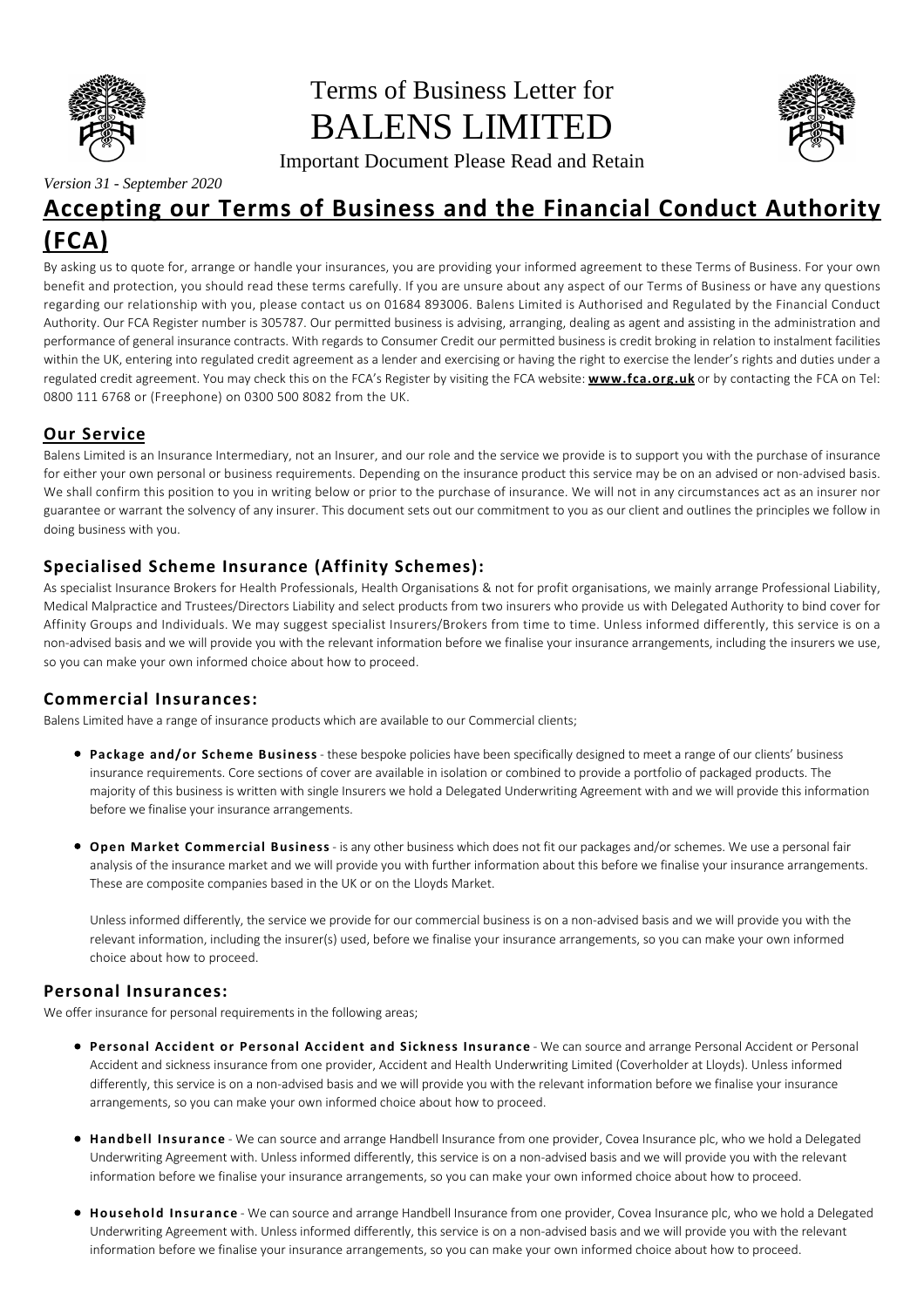# **Provision of Credit:**

We may, in certain instances, also arrange credit to you to assist in the payment of any premium you may owe in respect of an insurance policy you wish to purchase and occasionally membership fees to a professional association in connection with your business. The terms of any such arrangement will be set out in an agreement between you and the provider of credit (the **"Credit Agreement"**) prior to the provision of credit to allow you to make an informed decision. We can use Balens Insurance Finance Services Ltd (BIFS), which is a company under common ownership with Balens Ltd and forms part of the same group or the insurer who we place your policy with. We will ensure that we offer you the lender with the most appropriate product to meet your requirements.

#### **Complaints and Compensation**

We are an Ethical Firm and aim to provide you with a high level of customer service at all times, but if you are not satisfied, contact us in writing to Mr. J. Balen, Balens Ltd, Bridge House, Portland Road, Malvern, Worcs, WR14 2TA or by phone on Tel: 01684 893006 and ask for Mr. Balen or email **joe@balens.co.uk** or **complaints@balens.co.uk**. When dealing with your complaint we will follow our complaint handling procedure; a copy of which is available on request. If you are still not satisfied, you may be entitled to refer the matter to the Financial Ombudsman Service (FOS). Access to the FOS is available for complainants coming within one of the following categories at the time we receive their complaint:• Consumers (private individuals acting for purposes which are wholly or mainly outside that individual's trade, business, craft, or profession), • Micro-enterprises (businesses employing fewer than 10 persons and with a turnover or annual balance sheet total not exceeding €2 million), • Other small businesses (with an annual turnover of below £6.5m, and less than 50 employees or with an annual balance sheet total of below £5 million), • Charities with an annual income of under £6.5 million, • Trustees of a trust with a net asset value of under £5 million.

For further information you can visit FOS website www.financial-ombudsman.org.uk.You may also refer to the EU Online Dispute Resolution Platform **https://webgate.ec.europa.eu/odr**

In certain circumstances, if we arranged your policy as a Coverholder at Lloyd's and in the event that you remain dissatisfied, it may be possible for you to refer the matter to Complaints team at Lloyd's. Their address is: Complaints, Lloyd's, Fidentia House, Walter Burke Way, Chatham Maritime, Chatham, Kent, ME4 4RN, Telephone: 020 7327 5693. Email: **complaints@lloyds.com**

We are covered by the Financial Services Compensation Scheme (FSCS). You may be entitled to compensation from the scheme if we cannot meet our obligations. This depends on the type of business and the circumstances of the claim. Insurance advising and arranging is covered for 90% of the claim, without any upper limit. For compulsory classes of insurance (such as Employers Liability), insurance advising and arranging is covered for 100% of the claim without any upper limit. Further information about compensation scheme arrangements is available from the FSCS on 020 78927300 or **www.fscs.org.uk**.

#### **Payment for our Services**

In addition to the premiums charged by Insurers, we normally receive commission from the Insurers or product providers, details of which are available on request. Any commission we receive will be paid from the insurance premium payable by you. We will also, make charges for handling your insurance. You will receive a quotation, which will tell you the total price to be paid, showing any fees, taxes and charges separately from the premium, before your insurance arrangements are concluded. For XL Catlin Insurance Company (UK) Ltd and China Taiping Insurance (UK) Co Ltd, we may receive additional profit-sharing payments if the volume of business we place with these insurers reaches certain pre-agreed amounts. These additional payments will come from the overall payments that the insurer receives in relation to this type of business. With the Provision of Credit, we do not receive any commission, however, the provider of credit may charge a fee for non-payment or adjustment of debt and this will be explained in documents like the Credit Agreement. Please note that our payment terms are stated on our invoices and it is important that payment is made to us in line with these terms. We also draw your attention to the sections headed Cancellation of Insurances and Ending your Relationship with us. If in error, any of our clients overpay their insurance by less than £3, the overpayment will be donated to charity. Any overpayments of £3 or more will be refunded to the insured by the same method as the initial payment received. If you would prefer refunds of less than £3 to be paid to you or you wish to know more about our charitable donations, please contact us.

#### **Handling Money**

Our financial arrangements with most insurance companies are on a 'Risk Transfer' basis. This means that we act as agents of the Insurer in collecting premiums and handling refunds due to clients. In these circumstances such monies are deemed to be held by the Insurer(s) with which your insurance is arranged. You will be notified if Risk Transfer does not apply and such monies will then be held by us in a Non-Statutory Trust account pending payment. The establishment of the Non-Statutory Trust account follows the rules which the FCA introduced to protect money held by authorised intermediaries. However, you should be aware that, under the Non-Statutory Trust account rules, we are permitted to use such monies temporarily held to advance credit to clients generally. A copy of the Deed of Trust is available on request or may be inspected at our premises during normal office hours. If you object to your money being held in a Non-Statutory Trust account you should advise us immediately. Otherwise, your agreement to pay the premium together with your acceptance of these Terms of Business will constitute your informed consent to our holding your money in a Non-Statutory Trust account. Interest earned on monies held in such a Non-Statutory Trust account will be retained by us. For the purpose of some transactions, client money may pass through other authorised intermediaries before being paid to the insurer.

#### **Cancellation of Insurances and Provision of Credit**

You should make any request for the cancellation of a policy or credit arrangement in writing and any relevant certificate of insurance must be returned to us. You are entitled to cancel the insurance policy within 14 days from the day after the day of conclusion of the contract (30 days for Income Protection policies). You will be charged for reasonable costs incurred in relation to the cover and services provided. Cancellation by you in other circumstances may result in enhanced, short-period charges as determined by us and/or the product provider. Credit arrangements can be cancelled within 14 days from the day after the day of conclusion of the contract. Cancellation of a credit contract at any other time may result in you being charged interest and the insurance policy being cancelled. Any refunds of less than £3 will be donated to charity, if you require more information concerning this please contact us. You should also be aware that, in certain circumstances according to the terms of the policy, Insurers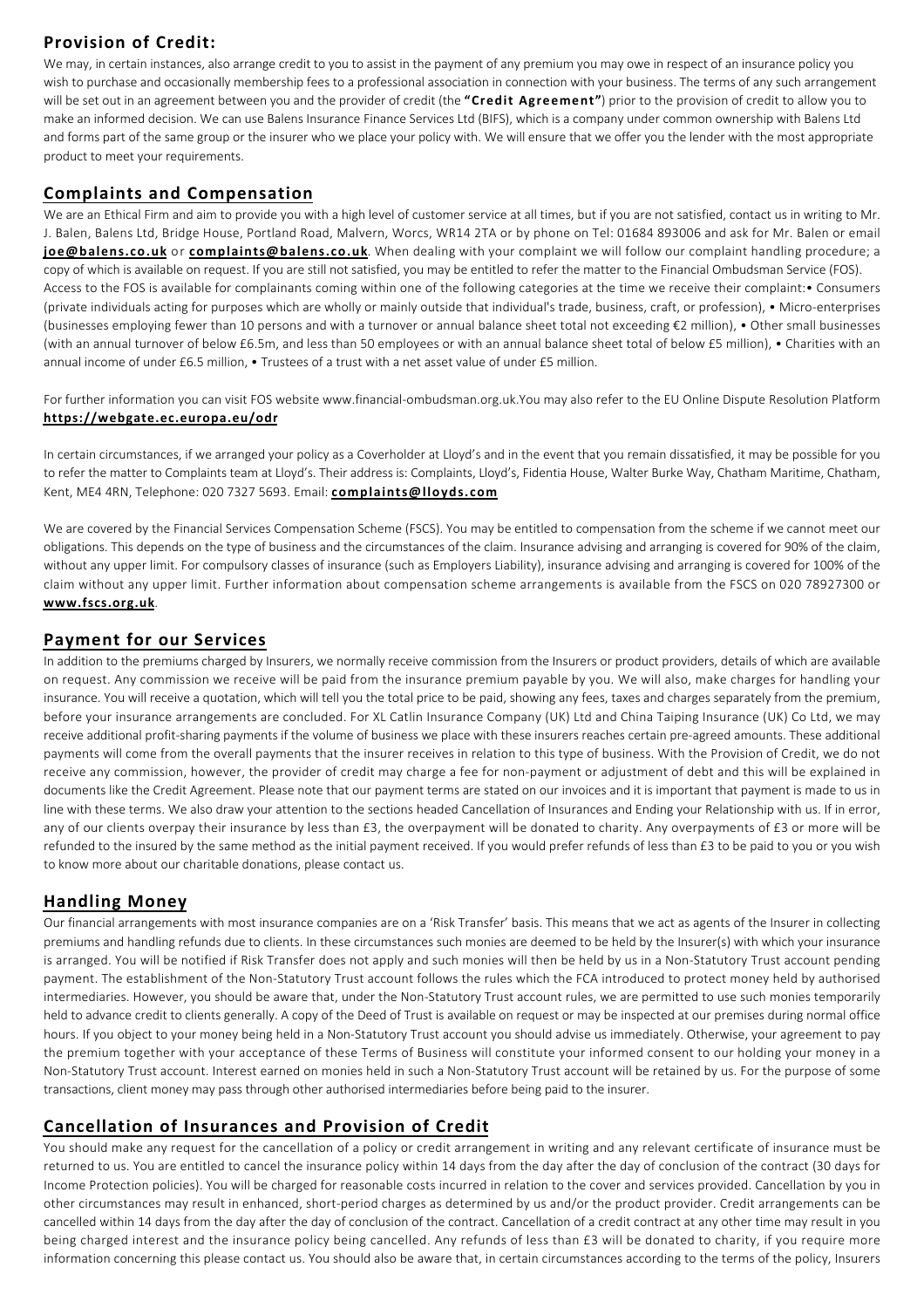may be entitled to cancel your policy and allow a proportionate return of premium. This does not apply to short term policies of less than one month's duration such as commercial risks, also many of our specialist Malpractice and Professional Liability policies do not have a return of premium available. If you allow your insurance policy to lapse, we may not be able to reinstate the policy incorporating previous terms, conditions or at the same costing.

#### **Ending our Relationship**

You may terminate our authority to act on your behalf with 14 days notice (30 days' notice with regards to Income Protection) or as otherwise agreed without penalty. Notice of this termination must be given in writing and will take effect from the date of receipt. Unless otherwise agreed in writing, if our relationship ends, any transactions previously initiated will be completed according to these Terms of Business. You will be liable to pay for any transactions concluded prior to the end of our relationship and we will be entitled to retain commission received for conducting these transactions, together with all fees charged by us for services provided. In circumstances where we feel we cannot continue providing services to you, we will give you a minimum of 7 days' notice.

#### **Your Responsibilities**

You are responsible for answering any questions or assumptions you may agree to honestly and to the best of your knowledge, providing the complete and accurate information which insurers and lenders require in connection with any proposal for insurance cover and/or the provision of credit. This is particularly important before taking out a policy but also at renewal or if you make a mid-term amendment to your policy. If you fail to disclose information or misrepresent any fact which may influence the insurer's decision to accept the risk or the terms offered, this could invalidate the policy and mean that claims may not be paid in part or full. They might also be entitled to keep any premium you have paid. For your protection, insurers maintain databases to prevent fraud and the information you give us may be subject to checks. If you are a commercial customer, you have a duty to give a fair presentation of risk to the insurer. This requires disclosure of every material circumstance which you and where applicable your senior management or persons responsible for your insurance know or ought to know following a reasonable search of information available. It should include all facts that would influence the judgement of the insurer or that would put the insurer on notice that it needs to make further enquiries. The information must be presented in a way which would be reasonably clear and accessible to a prudent insurer.

If you are unsure whether to disclose any information you should speak to us. Failure to provide the 'fair representation' may result in a number of remedies by the insurer. If the breach was deliberate or reckless the insurer can void the contract and keep the premium. If the breach was not deliberate or reckless the insurer can apply whichever remedy relevant to the way they would have acted if the breach had not occurred. This could include rendering the insurance void, proportionately reducing a claim settlement or amending the insurance policy terms and conditions then reviewing the merits of a claim on this basis. You should therefore always provide complete and accurate information to us when questioned regarding the insurance risks your business faces before taking out a policy, at renewal and throughout the life of the policy.

This also applies to your responses in relation to any assumptions you may agree to in the process of applying for insurance cover. You must check all details on any proposal form or Statement of Facts and pay particular attention to any declaration you may be asked to sign. You must read all insurance and credit documents issued to you and ensure that you are aware of the cover, limits and other terms that apply. Particular attention should be paid to any warranties and conditions as failure to comply with them could invalidate your policy. You must take note of the required procedures in the event of a claim, which will be stated in the policy documentation. Generally, Insurers require immediate notification of a claim or circumstances that might lead to a claim.

You must inform us immediately of any changes in circumstances that may affect the services provided by us or the cover provided by your policy or the offering of credit. This includes any changes in details to contact you, like your email or postal address. If you are unsure about any matter, please contact us for guidance. Changes of Circumstances Notification -You must notify us in writing if there are any changes since originally completing your proposal form or other relevant documentation, as this could have a bearing on your cover. We undertake to notify this to your Insurers and supply appropriate documentation for the alteration. If there are any changes in your financial circumstances that may affect your ability to repay any credit facilities we have arranged, please inform us so we can assist you.

#### **Processing and the Use of your Personal Data**

In your dealings with us you may provide us with information that may include data that is known as personal data. Where we process any personal data, we obtain in the course of providing our services to you we comply with statutory data processing requirements as set out by the Data Protection Act 2018. The personal data we will collect will include information relating to your name, address, date of birth, contact details, criminal offences, financial information i.e. in respect of any County Court Judgement, Individual Voluntary arrangement, company voluntary arrangements etc., and where relevant to certain types of policies, your personal health information.

We will process your personal data to allow us to provide you with our services as your Insurance broker in quoting for, arranging and administering your insurances and in arranging premium finance where applicable. In processing personal data for insurance purposes about your health and any criminal offences, we will only do so to enable us to provide our service to you and on the basis of it being in the public interest.

We will only use your data for the purpose for which it was collected. In administering your insurances and/or claims, or applications for premium finance, we will only grant access to or share your data within our firm or other firms associated with us, i.e. authorised partners, third parties and our market service providers such as insurers and other product or service providers, premium finance providers, or your professional body/ training school, where we are entitled to do so by law under lawful data processing, or as required by law to comply with regulatory or legal requirements. These parties may be inside or outside the European Economic Area.

Your personal data will also be used to manage future communications between ourselves. Where you have agreed, or in circumstances where to do so will be in our mutual interests, your personal data will be used to provide you with further information about our wider products and services. You can opt out from receiving such communications by emailing **events@balens.co.uk** , telephone 01684 898995, or by writing to Events, at Balens Ltd, Bridge House, Portland Road, Malvern, Worcestershire, WR14 2TA.